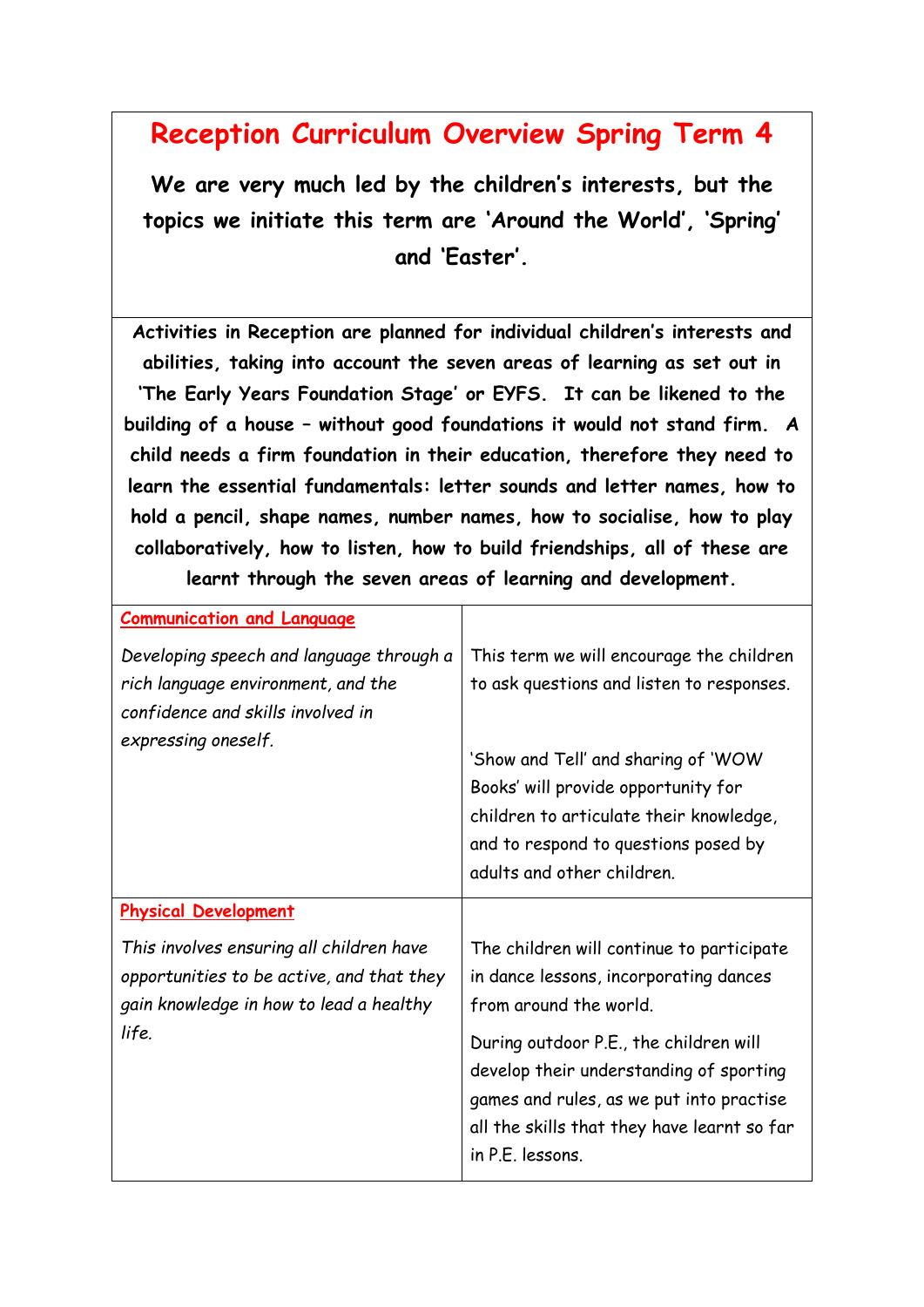## **Personal, Social and Emotional Development**

*This involves personal skills, such as dressing independently, learning about appropriate behaviour, playing with other children and religious knowledge. To enhance and develop relationships, we buddy with children in Year 6, although this will be approached differently during the current Covid situation.*

We will cover the themes of 'Glad to be Me' and '40 Acts of Kindness'. We will also be learning about hygiene, and exploring why we wash our hands.

## **Cultural and Spiritual**

We will learn about some of the things that Jesus said and did from the New Testament. As Easter approaches, we will look at the Easter story from the Bible.

We will also look at other religions and beliefs in line with our topic, 'Around the World'.

## **Literacy**

*We teach the skills of reading and writing, using a phonetic approach to learning. Children are taught how to break down words into their individual sounds (phonemes) in order to read, and also how to put sounds together (blend) for writing. Once they become fluent in reading, they are taught how to read with expression (using a story-telling voice), and the skills of comprehension. In writing, they will be encouraged to sound out words, punctuate and make their writing interesting. Regular assessment is built into the programme to ensure progression.* 

This term they continue to learn, embed and consolidate digraphs, trigraphs and consonant blends; two letters making one sound (digraph), three letters making one sound (trigraph), consonant blends, e.g. 'bl', 'spr'. We will continue to play blending and segmenting games, and will continue to learn how to form sentences correctly. Focus texts will include 'Voices in the Park' and 'Chinese New Year'.